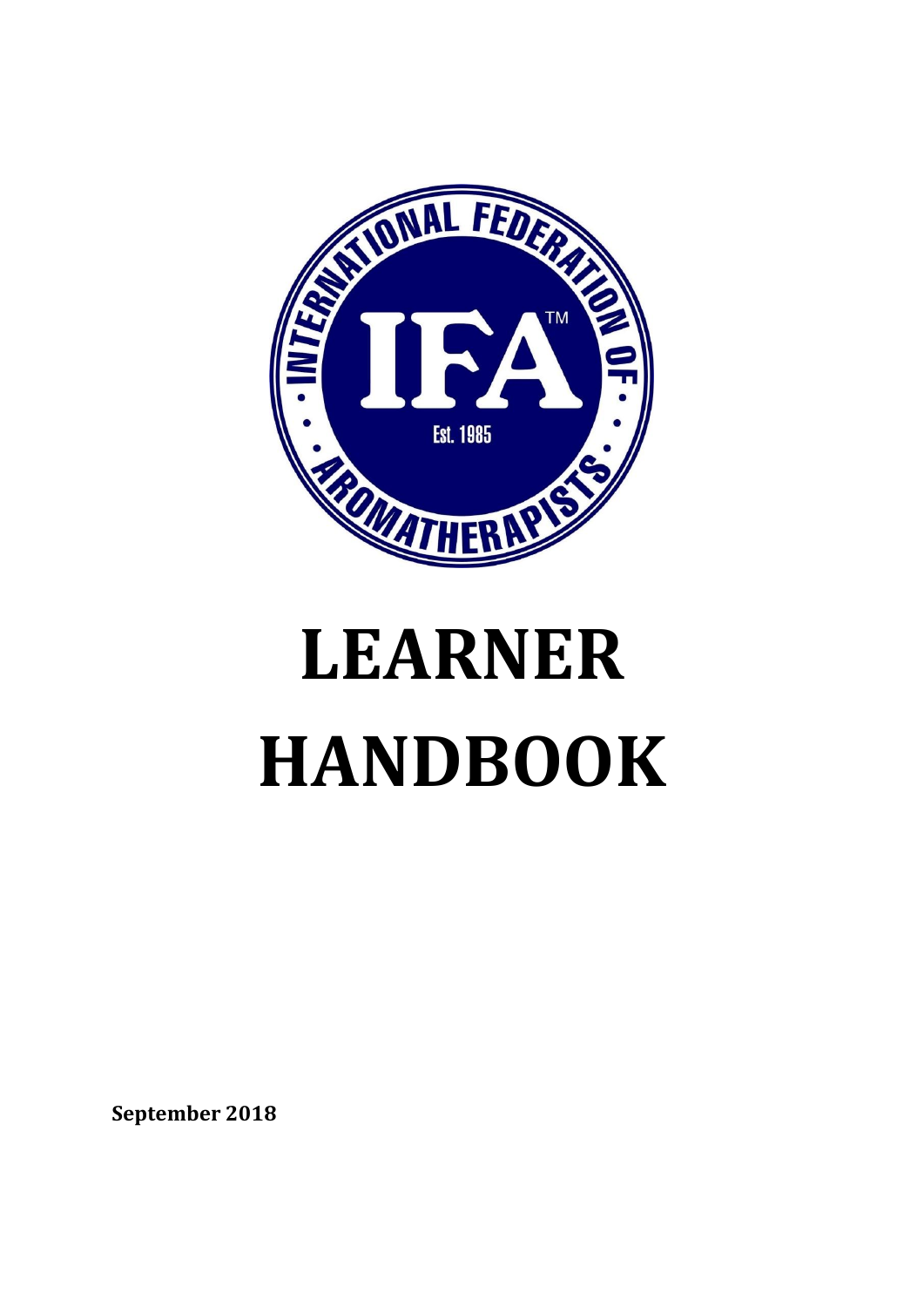# **CONTENTS**

| 1.  |                                                                                                         | Page No<br>3            |
|-----|---------------------------------------------------------------------------------------------------------|-------------------------|
| 2.  |                                                                                                         | 3                       |
| 3.  |                                                                                                         | 3                       |
| 4.  |                                                                                                         | 3                       |
| 5.  |                                                                                                         | $3 - 4$                 |
| 6.  |                                                                                                         | $\overline{\mathbf{4}}$ |
| 7.  |                                                                                                         | 4                       |
| 8.  |                                                                                                         | $\overline{\mathbf{4}}$ |
| 9.  |                                                                                                         | $4 - 5$                 |
| 10. |                                                                                                         | 5                       |
| 11. |                                                                                                         | $5 - 6$                 |
| 12. |                                                                                                         | 6                       |
| 13. |                                                                                                         | 6                       |
| 14. |                                                                                                         |                         |
|     | REASONABLE ADJUSTMENTS AND SPECIAL CONSIDERATIONS<br>RECOGNITION OF PRIOR LEARNING AND EXEMPTION POLICY | 6                       |
| 15. |                                                                                                         | 7                       |
| 16. |                                                                                                         | 7                       |
| 17. |                                                                                                         | 7                       |
| 18. |                                                                                                         | 7                       |
| 19. |                                                                                                         | 7                       |
| 20. |                                                                                                         | 8                       |
| 21. |                                                                                                         | 8                       |
| 22. |                                                                                                         | 8                       |
| 23. |                                                                                                         | 8                       |
| 24. |                                                                                                         | 8 - 9                   |
| 25. |                                                                                                         | 9                       |
| 26. |                                                                                                         | <b>10</b>               |
| 27. |                                                                                                         | 10                      |
| 28. |                                                                                                         | 10                      |
| 29. |                                                                                                         | 11                      |
| 30. |                                                                                                         | 11                      |
| 31. |                                                                                                         | 11                      |
| 32. |                                                                                                         | 11                      |
| 33. |                                                                                                         | 12                      |
| 34. |                                                                                                         | 12                      |
| 35. |                                                                                                         | 12                      |
| 36. |                                                                                                         | $1 - 13$                |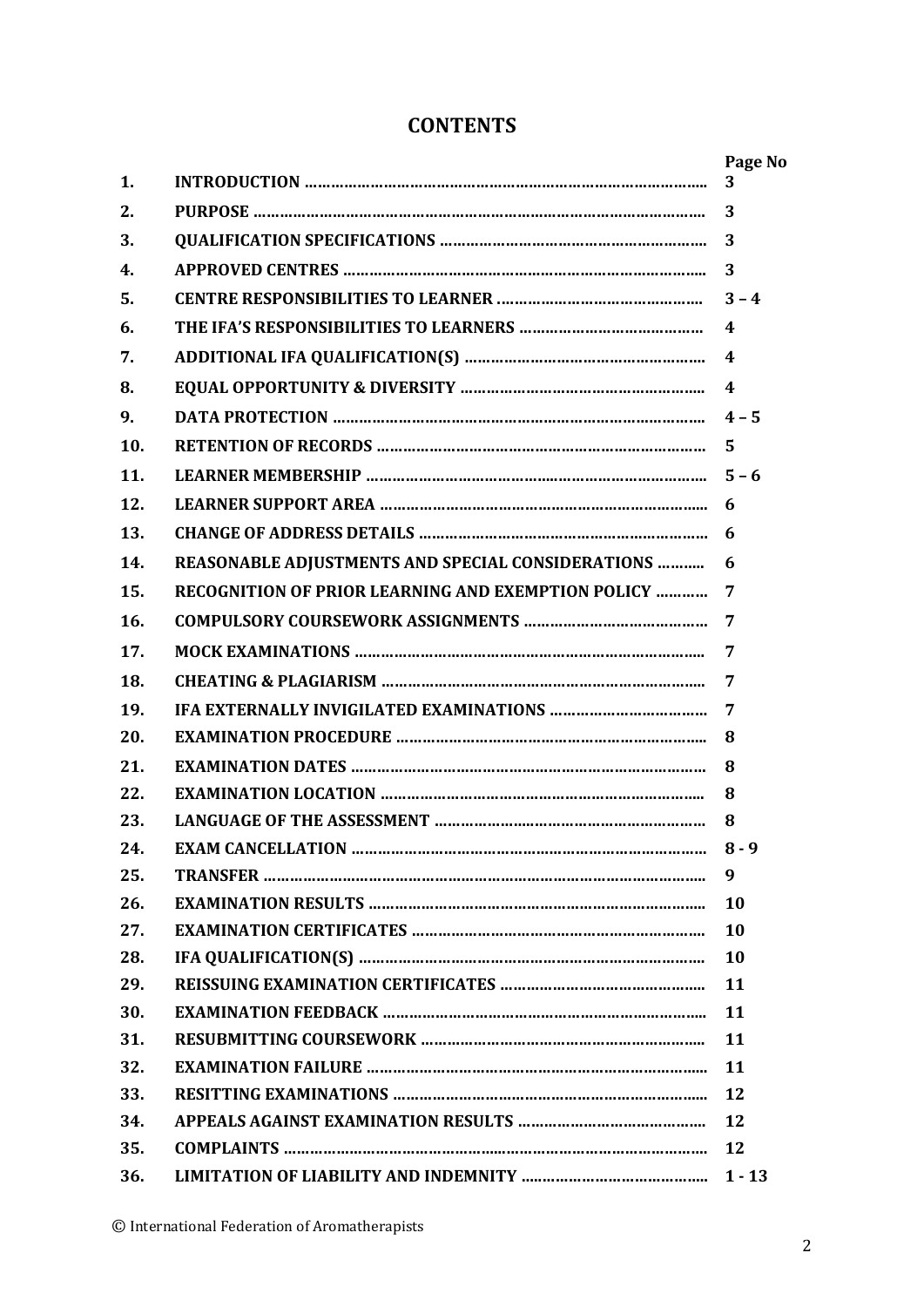# **1. INTRODUCTION**

The International Federation of Aromatherapists (IFA) awards qualifications as an Awarding Body and is also the Professional Body for aromatherapists, established in 1985. We are a charity set up in the public interest, whose purpose is the preservation of health and wellbeing by advancing the knowledge, practice of and expertise in aromatherapy by education, teaching and training through our curriculum content delivered by our approved centres. In our capacity as an Awarding Body, the IFA protects the interests of learners by providing a range of Approved Centres, external examinations and examiners. We set the standards that Centres are required to meet in order to be displayed on the register. We monitor Centres' performance and investigate complaints should a Centre fall below those standards and work proactively to improve their performance.

# **2. PURPOSE**

The purpose of this handbook is to specify the role of the IFA in relation to learners. Learners are required to adhere to the protocol contained within this handbook in all dealings with the IFA. The handbook also provides learners with helpful information and guidance to be referred to throughout their studies.

# **3. QUALIFICATION SPECIFICATIONS**

- a) Approved Centres' will teach all components of the course as specified in the course overview found on the IFA's website. Learners may be exempt from repeating a particular module under the Recognition of Prior Learning and Exemption Policy.
- b) Learners may purchase a copy of the relevant syllabus from the IFA shop, once they have logged into the IFA website.
- c) The specifications for each IFA Qualification(s) is published on the IFA's website including the assessment criteria and and compulsory coursework.
- a) All IFA Qualifications(s) are assessed through external and internal assessments. Learners can obtain detailed information regarding examination procedures from their chosen Centre.

# **4. APPROVED CENTRES**

All IFA Approved Centres appear on the IFA's Approved Provider directory on the IFA website. The directory displays the Centre's business name, inspected and approved training venue address, which Qualification(s) they deliver, the names of the teachers at the Centre and the Centre's contact details.

#### **5. CENTRE RESPONSIBILITIES TO LEARNER**

Your chosen Centre will ensure that you understand your responsibilities in relation to the Centre and the Centre's responsibilities in relation to you, as the learner.

The Centre will provide you with: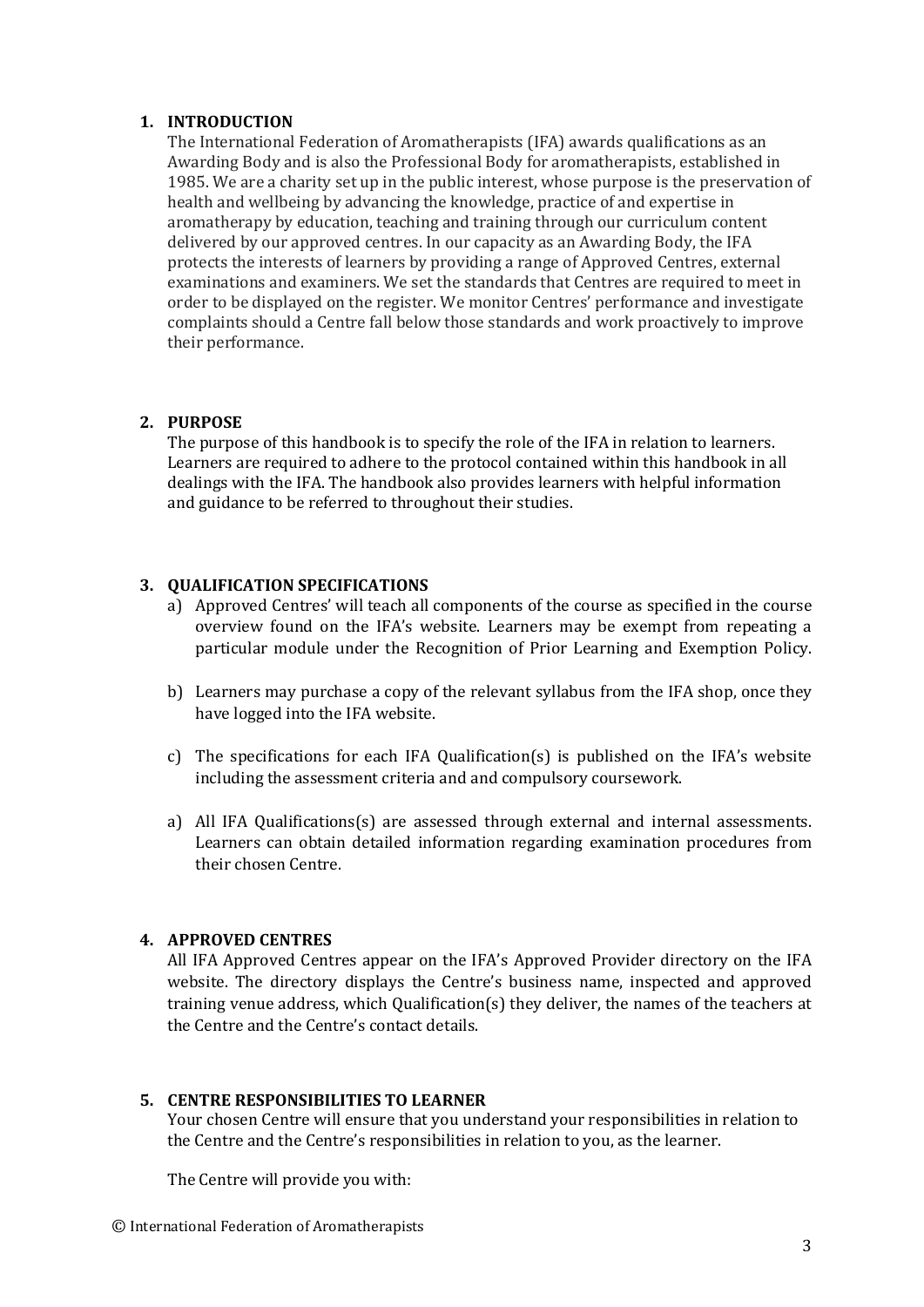- $\triangleright$  a contract or agreement;
- ➢ information of Qualification(s) delivery/timetable;
- $\triangleright$  access to their internal complaints and appeals policies and other relevant policies and procedures.

# **6. THE IFA'S RESPONSIBILITIES TO LEARNERS**

- a) For the avoidance of doubt, a learner's contract exists with the Centre not the IFA. The IFA will not get involved in any financial arrangements or agreements between the Centre and learner.
- b) The IFA's role is to regulate Centres' performance and investigate any concerns if a Centre underperforms and apply action reports and/or sanctions to isolate an issue to ensure learners are not adversely affected.
- c) The IFA will monitor Centres' performance through examination results, other monitoring activites and spot checks.
- d) Learners can view the Approval Criteria for Centres on the IFA's website.
- e) If a Centre, voluntarily or not, withdraws from delivering IFA Qualification(s) the IFA will take every reasonable step to protect the interests of learners as per the IFA's Transfer Policy.

# **7. ADDITIONAL IFA QUALIFICATION(S)**

In our efforts to encourage learners to expand their qualification portfolio, experience and knowledge, learners who register on additional IFA Qualification(s) will not be required to pay the cost of student membership for that additional qualification. Please bring this to your tutor's attention upon enrolment. The IFA's curriculum also allows for transferal of credits (representing knowledge gained) so learners do not need to repeat units, as per the IFA's Reasonable Adjustment and Special Considerations Policy.

#### **8. EQUAL OPPORTUNITY & DIVERSITY**

- a) The IFA aims to make its Qualification(s) as accessible as possible.
- b) Centres will comply with the IFA's Equality Opportunity and Diversity Policy and Reasonable Adjustment and Special Consideration Policy and treat all learners fairly and equally; and ensure that learners can expect a fair and accessible route to an IFA Qualification(s) irrespective of disability, gender, race, age, marriage or civil partnership, sexual orientation, religion or beliefs.

#### **9. DATA PROTECTION**

a) The IFA will protect learners data as per the IFA's Data Protection Policy and Privacy Policy.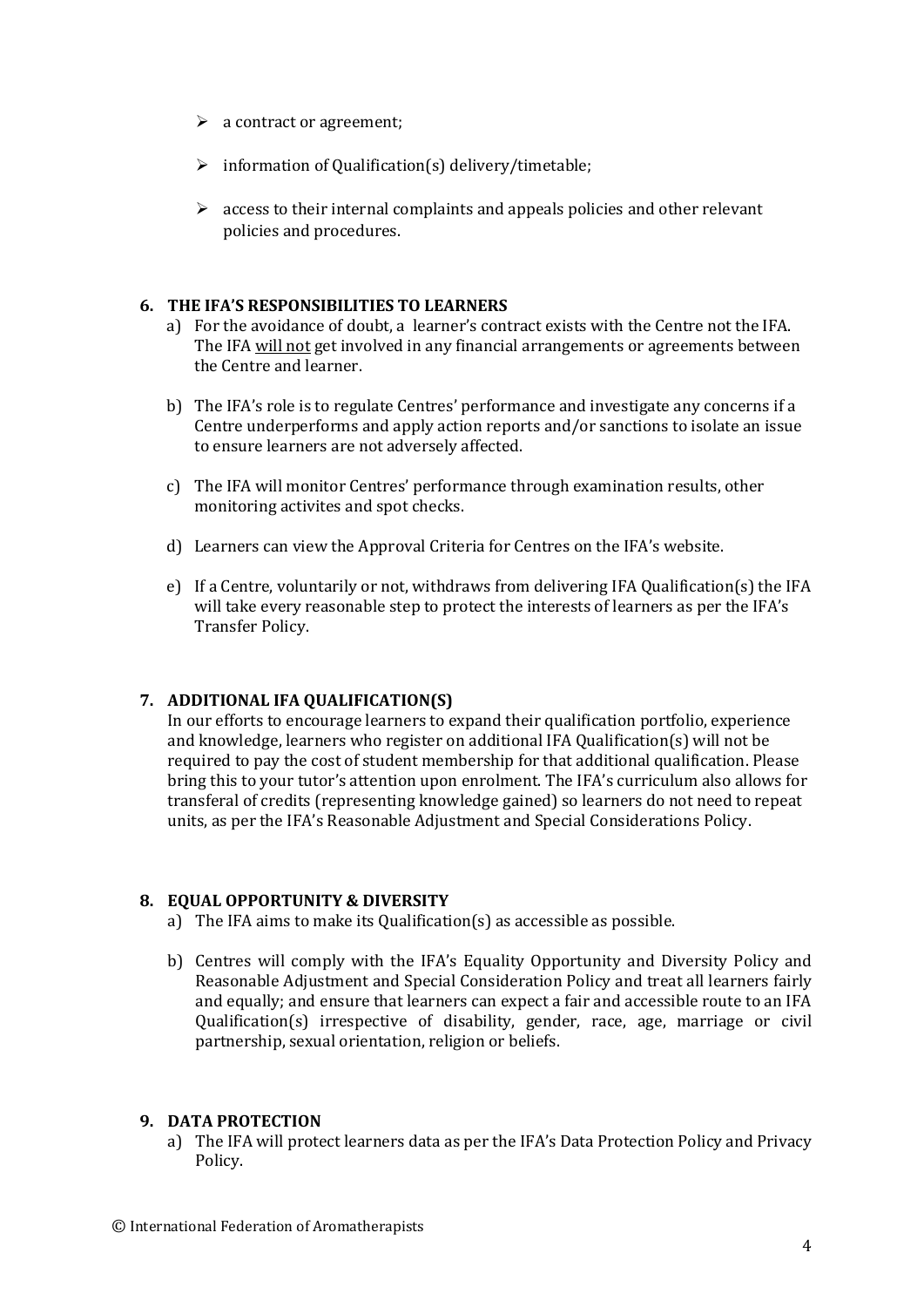b) Centres will also have their own data protection policy, ccomplementary to the IFA's Data Protection Policy.

# **10. RETENTION OF RECORDS**

- a) The IFA will retain learners data and copies of assessment/examination results on its system, as per the IFA's Data Retention & Disposal Policy.
- b) Centres will also have their own data retention and disposal policy complementary to the IFA's Data Protection Policy.

# **11. LEARNER MEMBERSHIP**

- a) All learners enrolled on an IFA Qualification will be registered with the IFA as a student member by their Centre.
- b) Learners must provide their tutor with their full name, DOB, personal address, email, telephone number and a passport sized head shot picture in JPG format (for student ID cards) and provide consent for the IFA to process this information.
- c) The learner must also provide certificates as evidence to their Centre if they are applying for:
	- $\triangleright$  Reasonable adjustment or Special Consideration e.g. details of any disability, learning difficulties, allergies to particular essential oils etc.
	- ➢ Exemption
	- ➢ The Professional Essential Oils Therapy Diploma Course (having met the prerequisite requirement)
- d) All members are bound by the Member Terms and Conditions and entitled to the benefits afforded to them during their membership term.
- e) The expiry date specified on the student ID card shows the maximum amount of time that learners have to complete an IFA Qualification.
- f) If a learner requires an extension to their membership they may be required to complete the Special Consideration Form.
- g) Once a learner has graduated (passed the IFA externally invigilated examinations) student membership will automatically lapse and they will no longer be a student.
- h) Learners' student membership confirmation will be sent to the Centre with the student ID card. Learners must bring their student ID card to IFA externally invigilated examinations as proof of identity.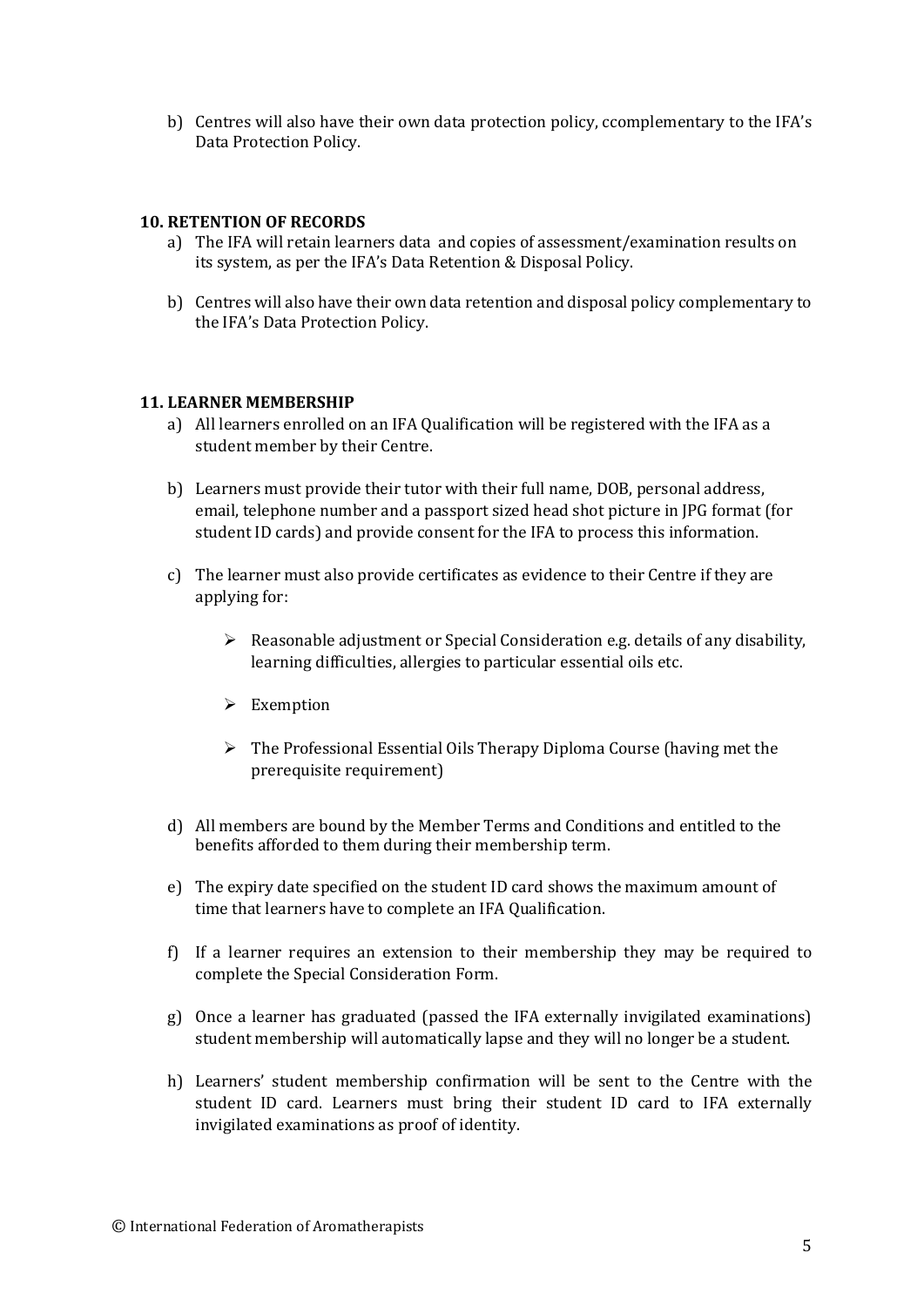i) Centres may choose whether the student registration fee is included in their overall course fee or whether they require learners to pay for this in addition. Learners should confirm this with their chosen Centre if they are in any doubt.

# **12. LEARNER SUPPORT AREA**

- a) Once registered as a member, learners can access the learner support area by signing into the IFA's website.
- b) Learners' individual sign in details are provided on each student's confirmation letter, which will be distributed to learners by their Centre.
- c) All registered learners will receive the Aromatherapy Times magazine which will be sent to the learner's personal address as recorded on file. The only exception to this rule is for those who reside in China, Hong Kong, Taiwan and Japan. To assist our learners in these countries we supply a translated digital version online in the learner support area alongside the digital version of the English copy. The spring, summer and autumn editions are provided in digital format and only the winter edition will be sent by post.

# **13. CHANGE OF ADDRESS DETAILS**

- a) Learners must inform their Centre if any of the information provided to the IFA changes, who will inform the IFA.
- b) If a learner requires a replacement student ID card e.g. due to a name change, loss or damage, this can be ordered from the IFA shop.

#### **14. REASONABLE ADJUSTMENTS AND SPECIAL CONSIDERATIONS**

- a) Your chosen Centre will advise you which IFA course is most appropriate to undertake and determine if there are any aspects of IFA Qualification(s) or training procedures that may need adaptation to support your special requirements.
- b) Learners with special needs will be supported in a way that eliminates or reduces as much as is practically possible any disadvantage caused by their disability.
- c) Learners with special needs should discuss with Centres regarding the equipment they require and agree the necessary arrangements between them.
- d) The IFA and its Centre's will apply reasonable adjustments as set out in its Reasonable Adjustment and Special Consideration Policy.
- e) All applications for special considerations submitted, following the correct procedure, will be judged on a case by case basis.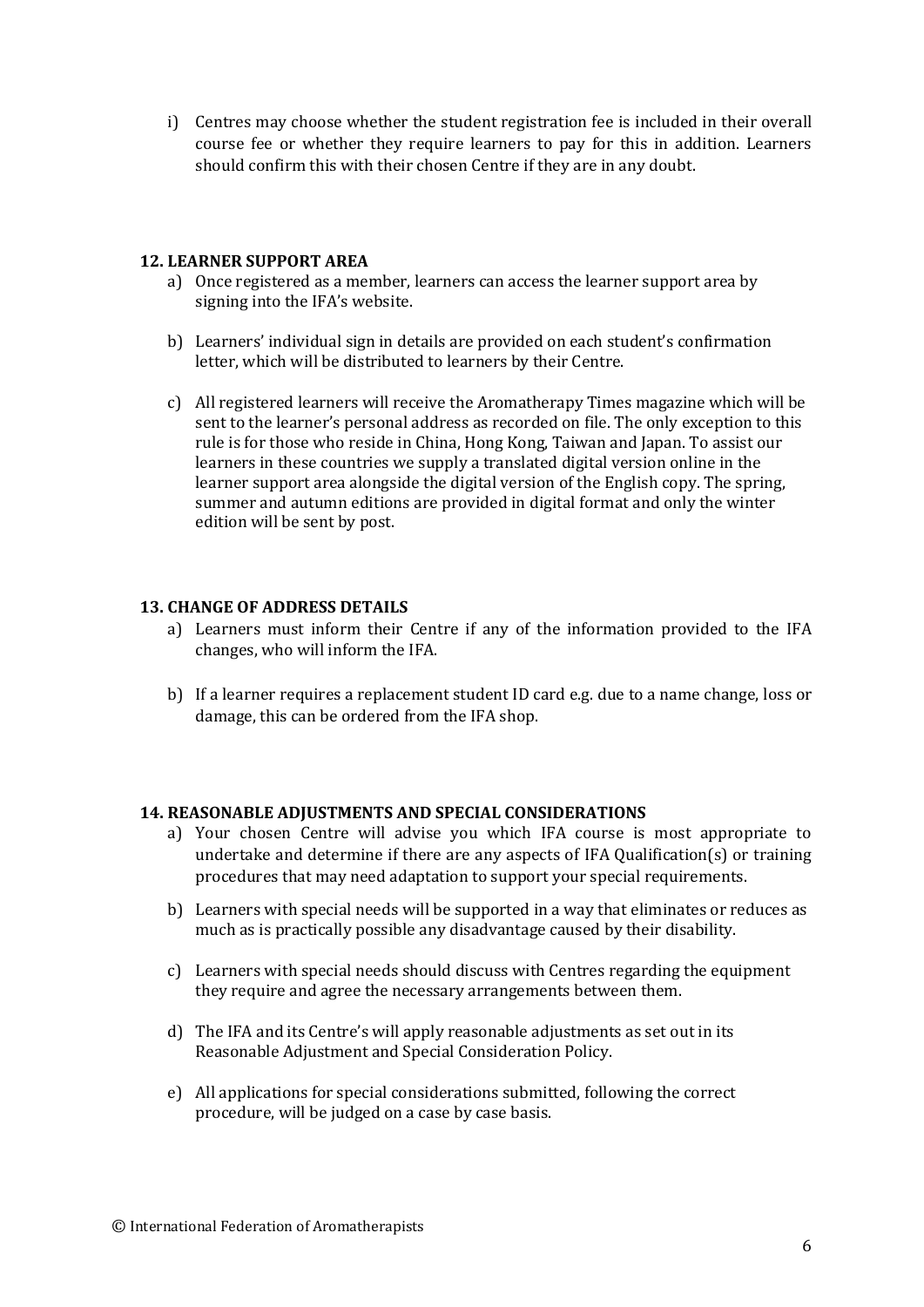# **15. RECOGNITION OF PRIOR LEARNING AND EXEMPTION POLICY**

- a) The IFA and its Centres will apply recognition of prior learning and exemptions as set out in its Recognition of Prior Learning and Exemption Policy.
- b) No individual may enter into an IFA examination without having been verified by an IFA approved Centre and registered with the IFA as a student member.

# **16. COMPULSORY COURSEWORK ASSIGNMENTS**

- a) All learners must have completed the compulsory coursework assignments before entering an IFA externally invigilated examination (which contributes to the learners' overall grade) as specified in the Qualification(s) specifications.
- b) Penalty fees are applied to Centres who enter learners into examinations without completed coursework and for the Quality Assurance Assessors time to visit the IFA Head Office and an interpreter/translator if necessary to mark the work. Centres may or may not require learners to pay this fee. Learners should confirm this with their chosen Centre if they are in any doubt.

# **17. MOCK EXAMINATIONS**

All learners must have successfully completed mock examinations set by their Centre before entering into an IFA externally invigilated examination.

#### **18. CHEATING & PLAGIARISM**

- a) All work produced by learners must be their own work.
- b) Learners are required to have read the IFA's Cheating and Plagiarism Policy, which describes what constitutes cheating and plagiarism.
- c) If a learner is found to have cheated in an externally invigilated examination they will automatically be failed/paper invalidated and will not be able to re-enter into examinations or become an IFA member in future.

#### **19. IFA EXTERNALLY INVIGILATED EXAMINATIONS**

- a) IFA qualifications are only awarded to those who have successfully completed the IFA externally invigilated examinations.
- b) Quality Assurance Assessors will visit Centres to conduct examinations.
- c) Learners will undertake the IFA examinations within one (1) year of completing an IFA course. If an extension is required, learners must complete the Special Considerations Form, provided by their Centre.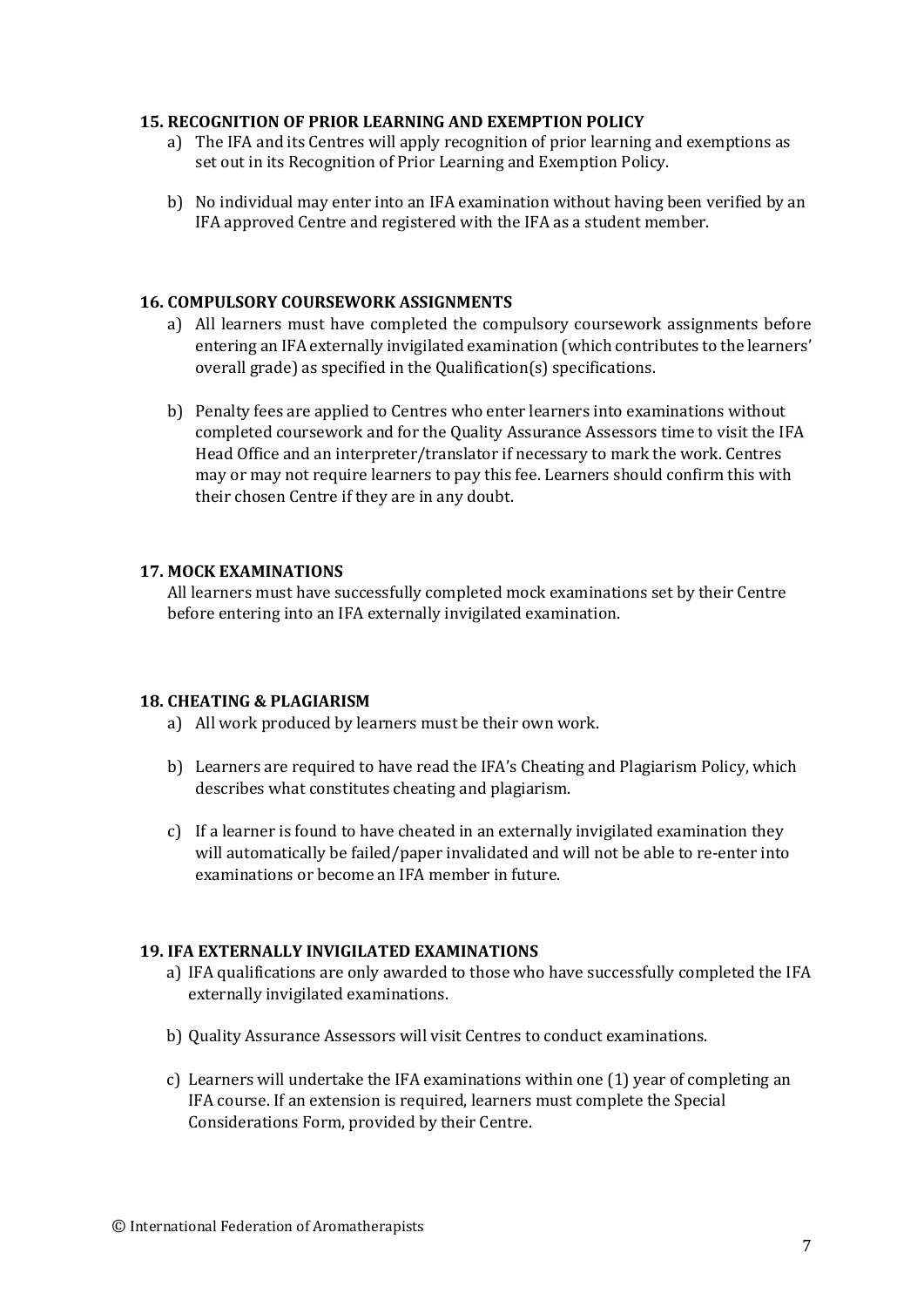#### **20. EXAMINATION PROCEDURE**

- a) Learners will take their ID card to examinations as proof and validation of their identity.
- b) Learners will refer to their Centre for information regarding examination procedures and what to expect on the day.

# **21. EXAMINATION DATES**

- a) The IFA will provide Centres with various dates during a stipulated month on which a Quality Assurance Assessor is available and provide the Centre with a date(s) for examinations.
- b) Centres will inform learners of the date and time of their examinations once the IFA has agreed and confirmed this in writing.
- c) The IFA is not responsible for any loss or damage whether arising directly or indirectly from examination date delays or from being unable to accommodate learner's preferred date(s).

# **22. EXAMINATION LOCATION**

- a) As a general rule all IFA externally invigilated examinations will be held at the Centre where the learner has trained.
- b) If, however, there is a large volume of examination candidates situated in one region, the IFA may stipulate a centralised location for theory examinations. Centres will inform learners of the venue in advance.
- c) A learner may take examinations at another IFA Approved Centre if the learner relocates during the examination period or if the Centre does not have the minimum amount of learners (6) to request a Quality Assurance Assessor visit to hold examinations at the Centre see point 25 'transfer'.

# **23. LANGUAGE OF THE ASSESSMENT**

The IFA will work collaboratively with your chosen Centre to ensure assessments are undertaken in the learner's local language, to ensure learners are not disadvantaged.

# **24. EXAM CANCELLATION**

- a) Centres schedule externally invigilated examinations with the IFA at least four (4) months in advance and will provide learners with enough notice to ensure attendance.
- b) Learners must inform their Centre as soon as possible if they are unable to attend an examination and complete the Candidate Cancellation Form, provided by their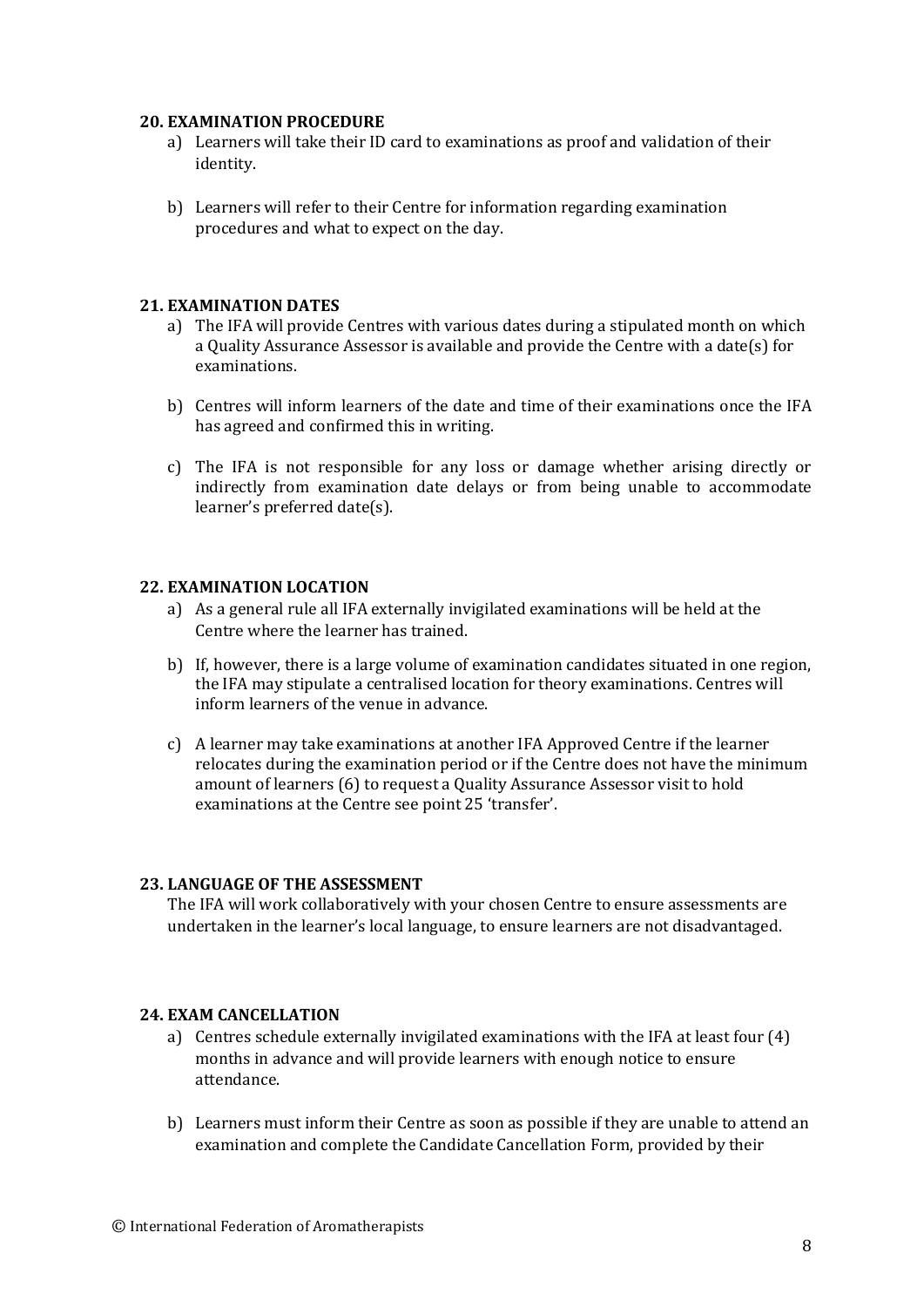Centre.

- c) No refund of examination fees will be granted for invalid reasons or non-attendance but the examination fee may be transferred for valid reasons. Learners should check with their Centre if the examination fee is included in their tuitition fee.
- d) Valid and unavoidable reasons for cancellation include health issues, accident or family bereavement. Supportive evidence must be provided e.g. the relevant certificate. In this instance the learner will be re-entered into examinations at the next available opportunity. If a learner is seriously injured or impaired, the examination fee will automatically be refunded.

For the avoidance of doubt, pregnancy is not accepted as a reason to cancel a theory examination however, it will be accepted as a valid reason for cancellation of a practical examination.

- e) The maximum amount of times that a learner may be absent from an examination, regardless if it is for valid or invalid reason is three (3). After this time elapse the learner will be required to retake the course.
- f) Learners should not commit to examinations until all foreseeable circumstances have been taken into account.

#### **25. TRANSFER**

- a) Learners may request to transfer to another Approved Centre to undertake examinations if they are able to demonstrate the neccessity.
- b) If a learner is absent from an examination or needs to resit an examination and does not want to wait until an examiner is next available in their country or region they may also transfer. In this instance examinations will take place at the other Centre's venue at the time the receiving Centre is holding examinations. Centres will arrange this in conjunction with learners and the other Centre between themselves as per the IFA Transfer Policy.
- c) Centres and learners are reminded to ensure there is another suitable Approved Centre to which learners can transfer.

Please note, the IFA cannot insist that a Centre receives another Centre's learners for examinations and this may not always be practically possible.

- d) Requests to transfer during training time due to learners being unsatisfied with the service provided at the Centre will follow the Complaints Policy.
- e) The IFA can assist learner's to transfer to another Centre to the maximum extent as specified in the IFA's Transfer Policy.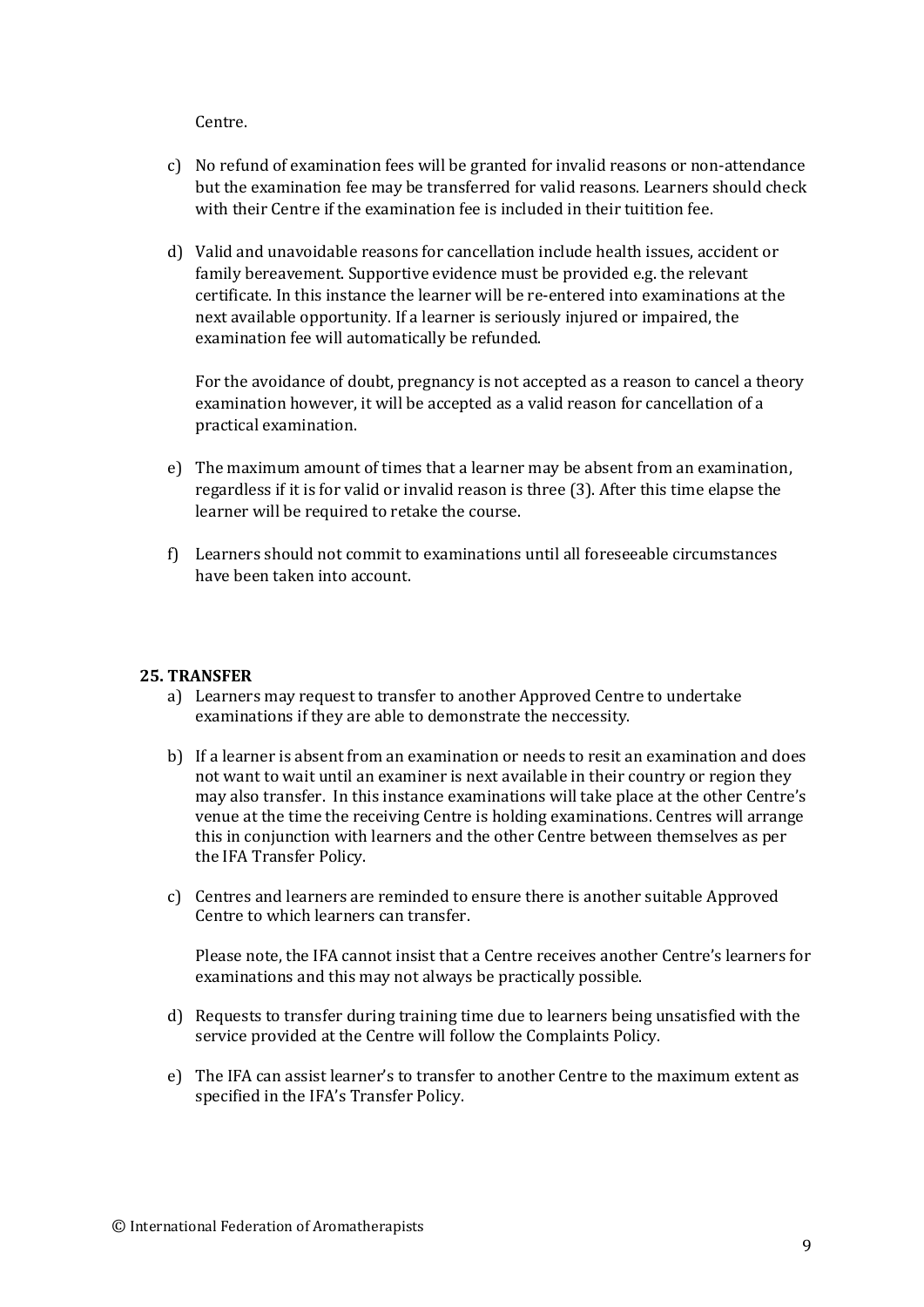#### **26. EXAMINATION RESULTS**

- a) Centres are responsible for informing learners of their results.
- b) The IFA will dispatch examination results within eight (8) weeks of the examination. This time scale is necessary for marking, administration and translation where necessary.
- c) Centres are not permitted to contact the IFA within the eight (8) week timeframe regarding results.
- d) Learners who contact the IFA directly regarding examination results will be referred back to their Centre.

# **27. EXAMINATION CERTIFICATES**

- a) Examination Certificates for successful learners will be dispatched in the post to Centre who will distribute them to learners.
- b) Certificates will not be issued until the learner has successfully completed and passed all examination and assessment components (not in part).
- c) Unsuccessful learners will be provided a letter confirming the examination(s) they need to retake in order to pass.
- d) For each successful graduate the IFA will also send an application form for IFA postgraduate membership. The IFA encourage learners to take up postgraduate membership which enables newly qualified aromatherapists to be registered on the IFA directory of therapists. This allows potential employers and clients check to verify a therapist's qualification.

# **28. IFA QUALIFICATION(S)**

- a) The IFA examination certificates provide learners with a transcript of study, showing the grade for each module of an IFA Qualification.
- b) The IFA currently regulates qualification providers and aromatherapists operating in 43 countries and the IFA qualifications are well known and recognised for high standards of training. Learners are advised however to contact the visa branch of the embassy of the country they wish to operate, in order to establish the criteria to work in their chosen country as this varies from country to country.
- c) Centres and the IFA will respond to any enquiries or requests for information from learners' potential employers or reference agents regarding what they have been taught.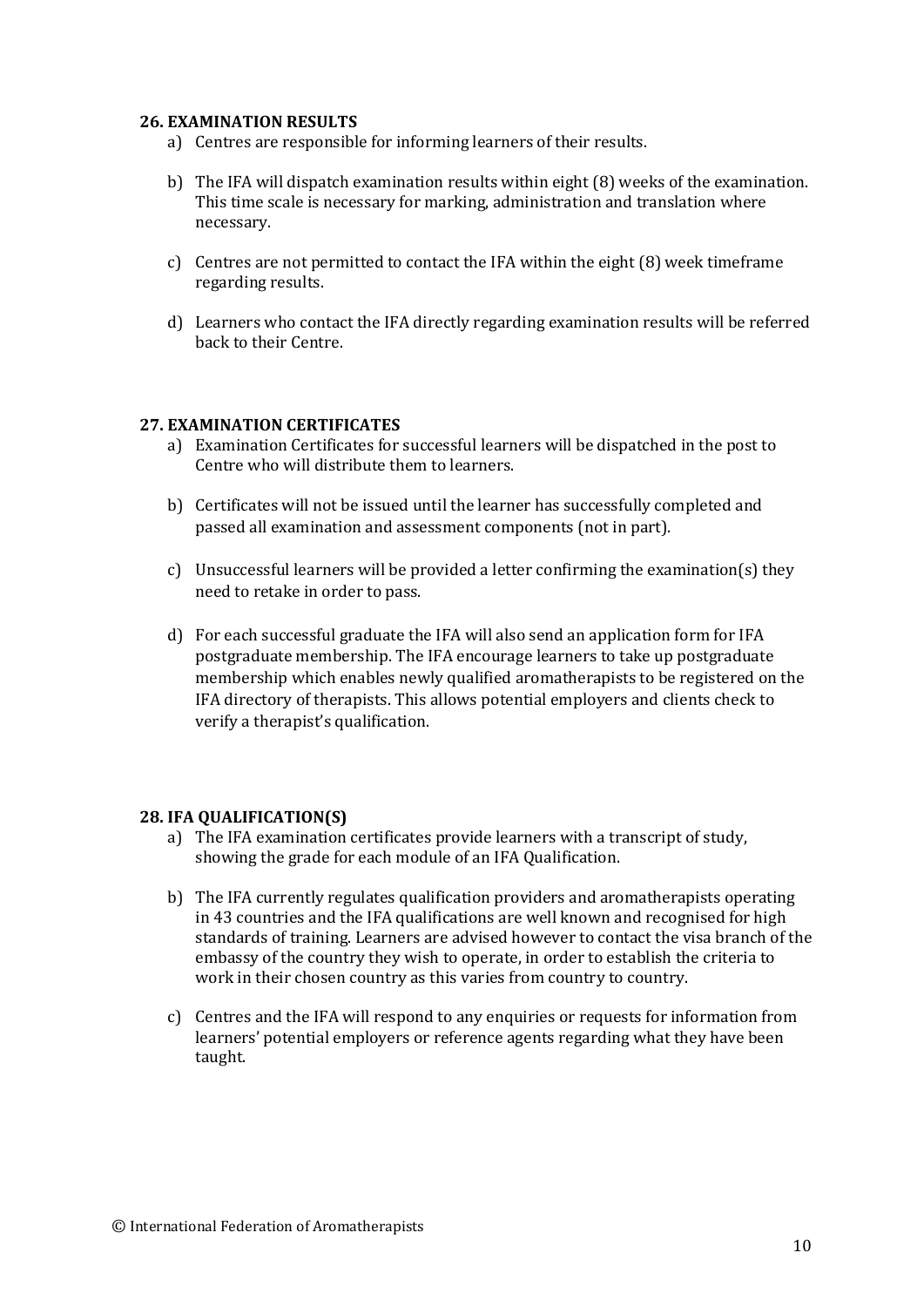#### **29. REISSUING EXAMINATION CERTIFICATES**

- a) If a learner loses or damages their examination certificate or changes their name, the learner must complete the Replacement Order Form which the Centre will provide to the IFA.
- b) Before any certificate is reissued the original certificate must be returned or evidence provided that it has been destroyed e.g. a picture of it torn up.
- c) Please note the IFA cannot reissue Diplomas or any other internal documentation provided to learners by their Centre. The learner must in this instance contact the Centre.

# **30. EXAMINATION FEEDBACK**

- a) The IFA will not enter into discussion or correspondence on the subject of individual learner's examination results.
- b) Any learner who wishes to appeal their result will be referred to the IFA Appeals Policy available on the IFA's website. All appeals must be supported by the Centre.

# **31. RESUBMITTING COURSEWORK**

- a) Where treatment evidence, case studies and assignments are verified by the Principal Teacher, but the IFA Quality Assurance Assessor examiner concludes that they do not meet the required standard, the Centre will be sent a referral report for the learner which will indicate the additional work which must be completed in order to pass.
- b) The learner will have up to eight (8) weeks to complete the additional work and submit to the IFA with the reassessment fee as per the Service Fee Policy. The Centre may or may not pay this fee on behalf of learners. Learners should confirm this with their Centre.
- c) The IFA will organise for an IFA Quality Assurance Assessor to attend the IFA Head Office to verify the additional work, which may take up to eight (8) weeks. We recommend that learners resubmit their coursework as soon as possible, as certificates will not be released until verified.
- d) Examination certificates will not be released until all compulsory coursework components and IFA externally invigilated examinations are successfully completed and verified.

#### **32. EXAMINATION FAILURE**

If a learner fails an examination, they will be required to re-sit the examination.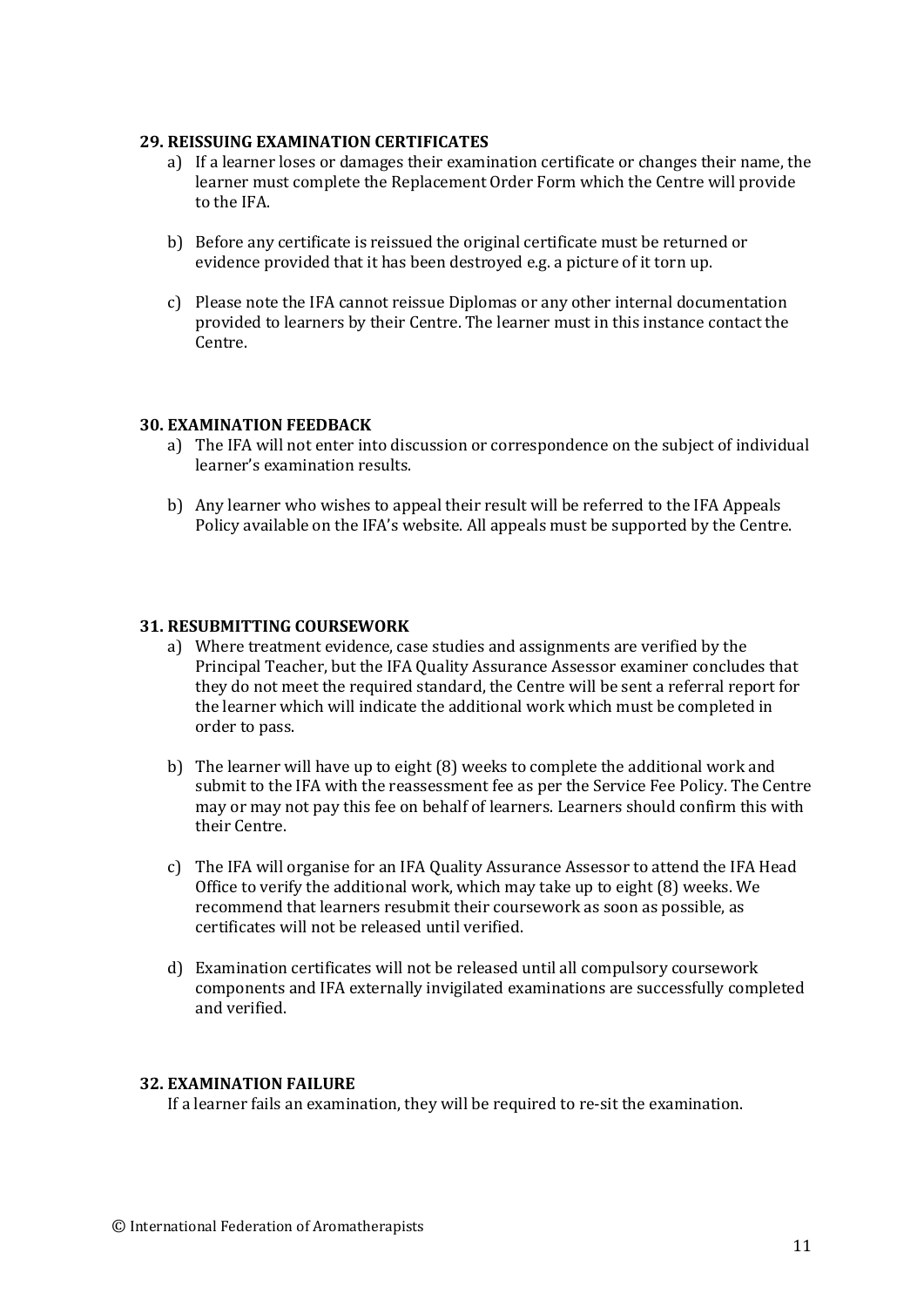#### **33. RESITTING EXAMINATIONS**

- a) Re-sits must be taken within one (1) year of the original examination.
- b) If the learner cannot re-sit the examination in the one (1) year time frame, for example due to a medical reason, they should complete the Special Considerations Form and provide to their Centre.
- c) A learner may re-sit an IFA examination a maximum of three (3) times. If the learner has not passes after the third resit, the learner must retake the course and reapply for examination after the respective period.
- d) Learners are reminded to leave an appropriate amount of time for further study before re-entering a learner into examinations.
- e) Re-sits will take place at the Centre's next convened examination date or alternatively the learner may transfer to another Centre in accordance with the Transfer Policy available on the IFA's website.

# **34. APPEALING AGAINST EXAMINATION RESULTS**

- a) A learner may appeal thier examination result as per the IFA's Appeals Policy, available on the IFA website.
- b) Learners must ensure they are eligible to appeal as per the IFA's Appeals Policy. All appeals must be supported by their Centre.
- c) The IFA will review all appeals as set out in its Appeals Policy.

#### **35. COMPLAINTS**

- a) If a learner is dissatisfied with the service they have been provided by an IFA Approved Centre, the learner should inform the IFA, to enable appropriate action to be taken.
- b) The IFA takes complaints by learners very seriously and will undertake a full investigation, as per the Malpractice and Maladministration Policy - available on the IFA website.
- c) Please see the IFA's Complaints Policy, which describes the procedure to follow to raise a complaint with the IFA about an Approved Centre.

#### **36. LIMITATION OF LIABILITY AND INDEMNITY**

a) The IFA shall have no liability to the learner, whether in contract, tort (including negligence), breach of statutory duty, or otherwise arising under or in connection with the learner's agreement with the Centre who are third parties to the IFA.